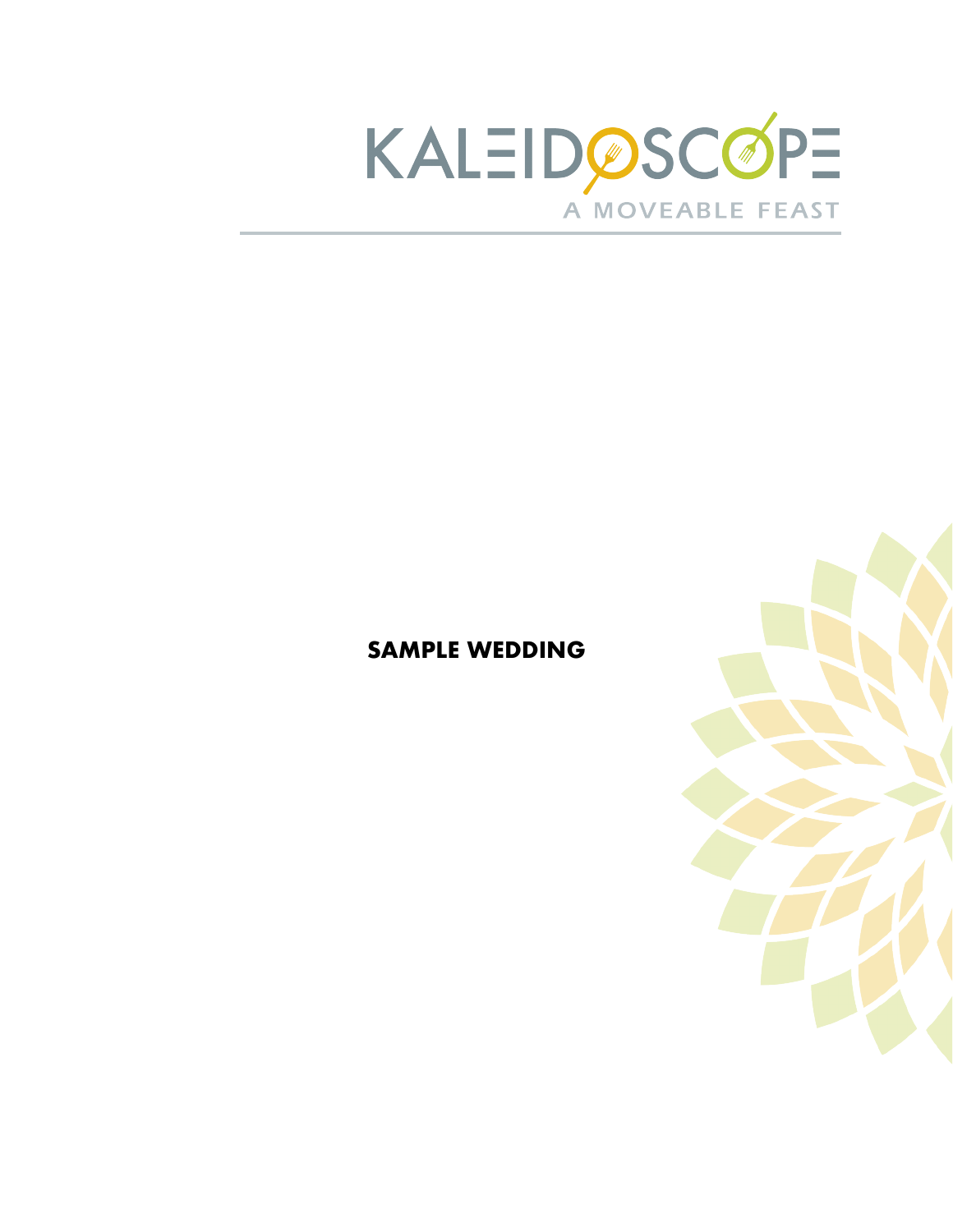

## **GRAZING TABLE:**

*a spectacular presentation of County-inspired gastronomy* 

- assortment of locally produced charcuterie & artisanal cheese
- house-made seasonal spreads, dips, hummus
- house pickles, seasonal chutney, preserve, honey, mustard
- house-baked artisan sourdough bread, dried fruit & nuts
- County harvest vegetable crudité, fine local & imported fruit assortment

# **CANAPÉS & TARTINES**: (CHOOSE THREE)

*house-baked rustic country bread beautifully garnished with assorted toppings:* 

- heirloom carrot bruschetta, avocado, pickled ginger, miso
- sweet pepper & feta skordalia, smoked olive oil, herb pistou
- rustic rabbit rillette, pickled chilies, coriander chutney
- forest-cured trout, dill-onion jam, créme fraîche
- panko-crusted perch, cucumber relish, remoulade

## **HORS D'OEUVRES:**

### **PÉTIT CROQUE MONSIEUR**

house-baked Viennoiserie, applewood smoked pork, water buffalo gouda

#### **MUSHROOM CAPS**

local cremini mushrooms, 72-hour short rib, wilted spinach, Roquefort, crispy leeks

#### **BUTTER LETTUCE WRAP**

8-spice grass-fed beef tenderloin, Port-braised mission figs

### **TOSTADA**

crisp, hand-made tortilla, smashed avocado, butter beans, pico

### **BLINI**

local buckwheat, Korean short rib, Kim chi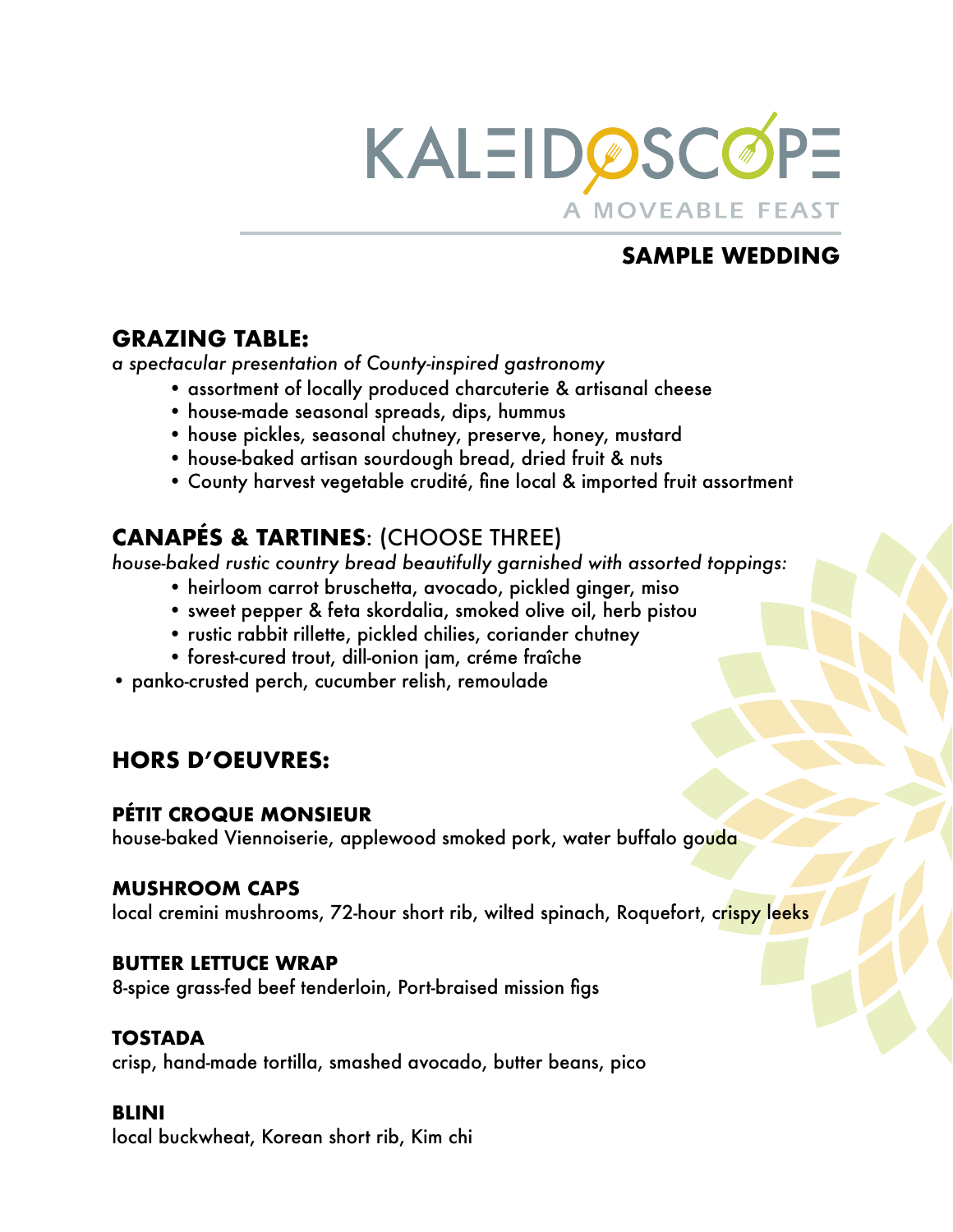

## **SALAD**: PLATED

#### **ISRAELI COUSCOUS SALAD**

brown lentils, local herbs, acidulated onion, blistered baby tomatoes grilled Halloumi cheese, charred lemon & tahini dressing

#### **LATE SUMMER SALAD**

local gathered greens, watermelon radish, black currant vinaigrette, pea shoots roasted sweet potato, panko-crusted truffle brie

#### **BRASSICA SALAD**

napa cabbage, boy choy, brussel sprouts, ginger, scallion, broccoli cress sesametamari dressing, tempura-fried baby carrot & shiitake mushroom

#### **CAULIFLOWER STEAK**

marinated & pan-seared local cauliflower, baby kale, bacon lardons pickled carrot, green goddess dressing

### **BISTRO SALAD**

local gathered greens, white beans, sourdough & chévre crouton, sunflower sprouts Champagne vinaigrette, soft poached farm-fresh egg

### **GREENS, GRAINS, GOURDS**

local gathered greens, red fife wheat berries, roasted butternut squash, celery roasted wild mushroom medley, local parmesan cheese, white truffle vinaigrette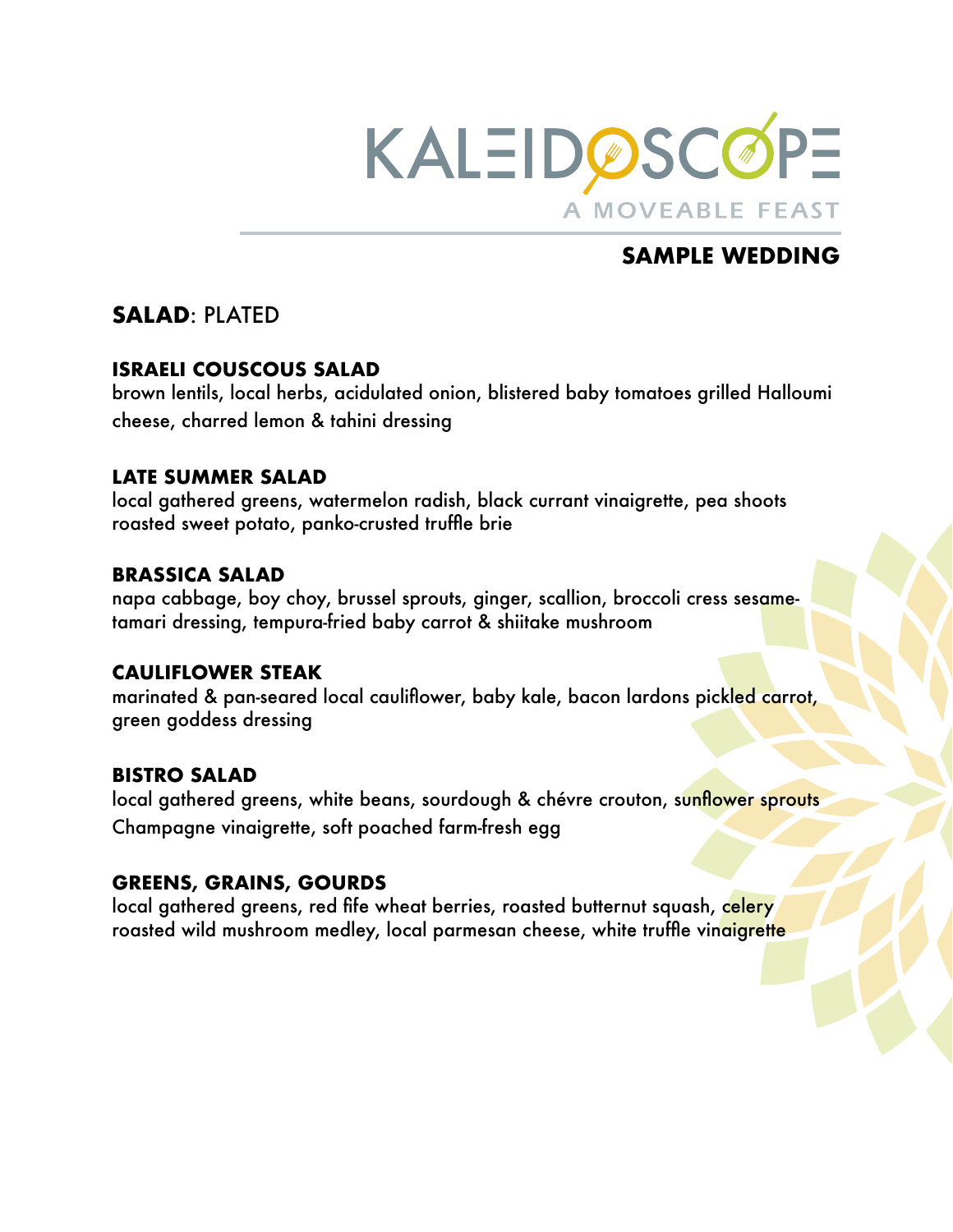

## **OKTOBERFEST FAMILY-STYLE DINNER**

## **MAIN COURSE:**

#### **CIDER-BRINED PORK LOIN**

locally raised pork, dry County cider, smoked sausage stuffing, slow-roasted surrounded with sweet onion gravy, poached gala apple & Riesling sauerkraut

### **ROULADE OF BEEF**

local pasture-raised beef gently braised in County Cabernet Franc rolled with smoked bacon, house pickle, local mustard, parsnip

### **SIDES:**

### **STONE-BAKED FLAMMKUCHEN (GERMAN-STYLE PIZZA)**

our own beer-infused, thin artisanal crust, hand-tossed, seasonal toppings: *examples include:*

- •double-smoked bacon, potato, créme fraîche
- •pulled brisket, Cambozola cheese, pickled onion
- •wild garlic pesto, seasonal vegetable, local feta cheese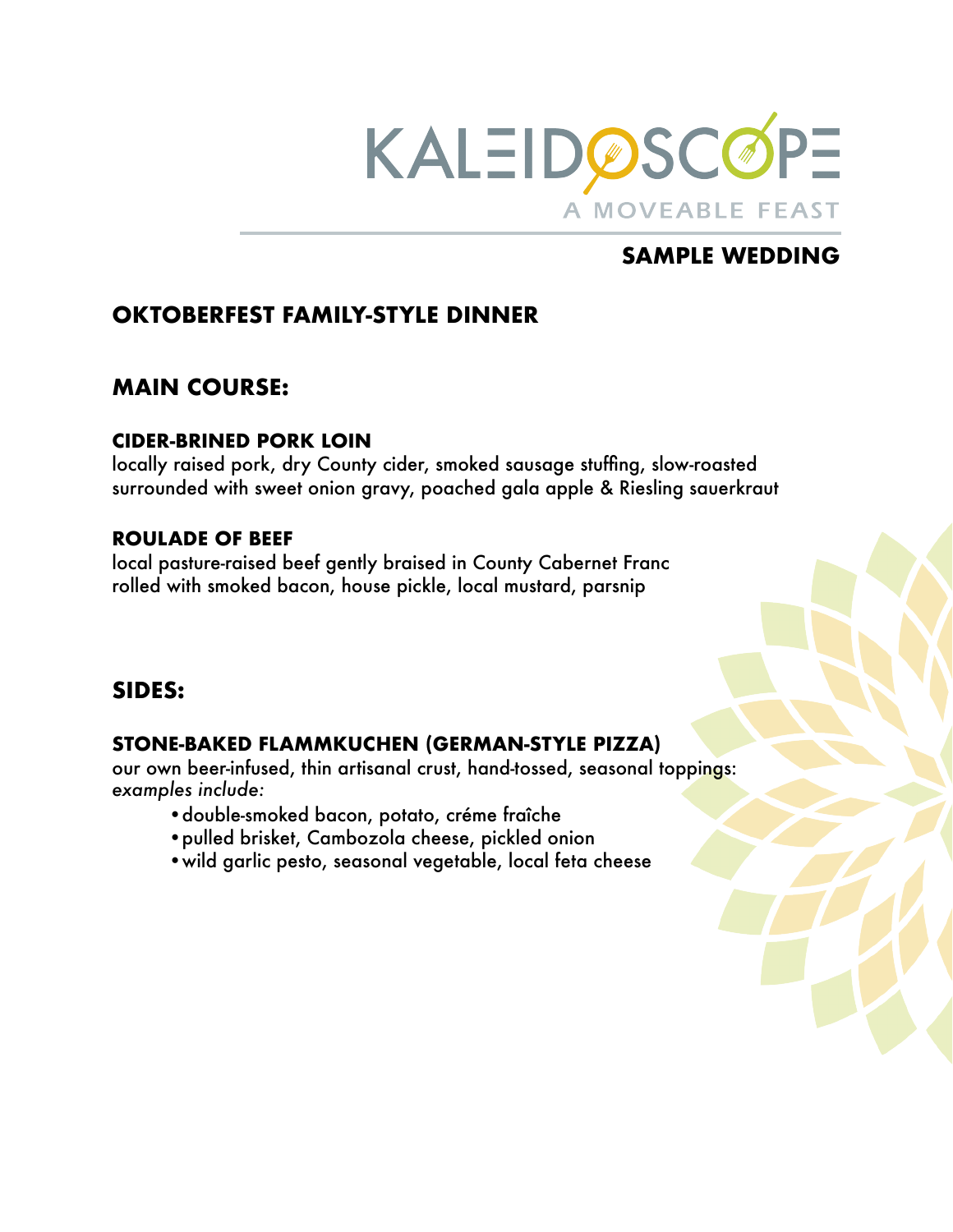

# **DESSERT STATION**: (CHOOSE FOUR)

**CIDER BEIGNET**  County cider, sugar & spice, coulis

**PUMPKIN MOUSSE**  flaky crust, airy pumpkin mousse, hazelnuts

**BANANAS FOSTER**  vanilla tapioca, flambéed banana, rum-cocoa "dirt"

**TIRAMISU FLAMBÉ**  ladyfingers, coffee, espresso, Amaretto, Frangelico, meringue

**COUNTY CLAFOUTIS**  Bosc pear, flan, créme Chantilly

**GERMAN PLUM TART**  sweet pastry, Ontario plums, chévre, allspice

**CARROT GATEAUX**  sweet carrot, hazelnuts, spiced white wine frosting